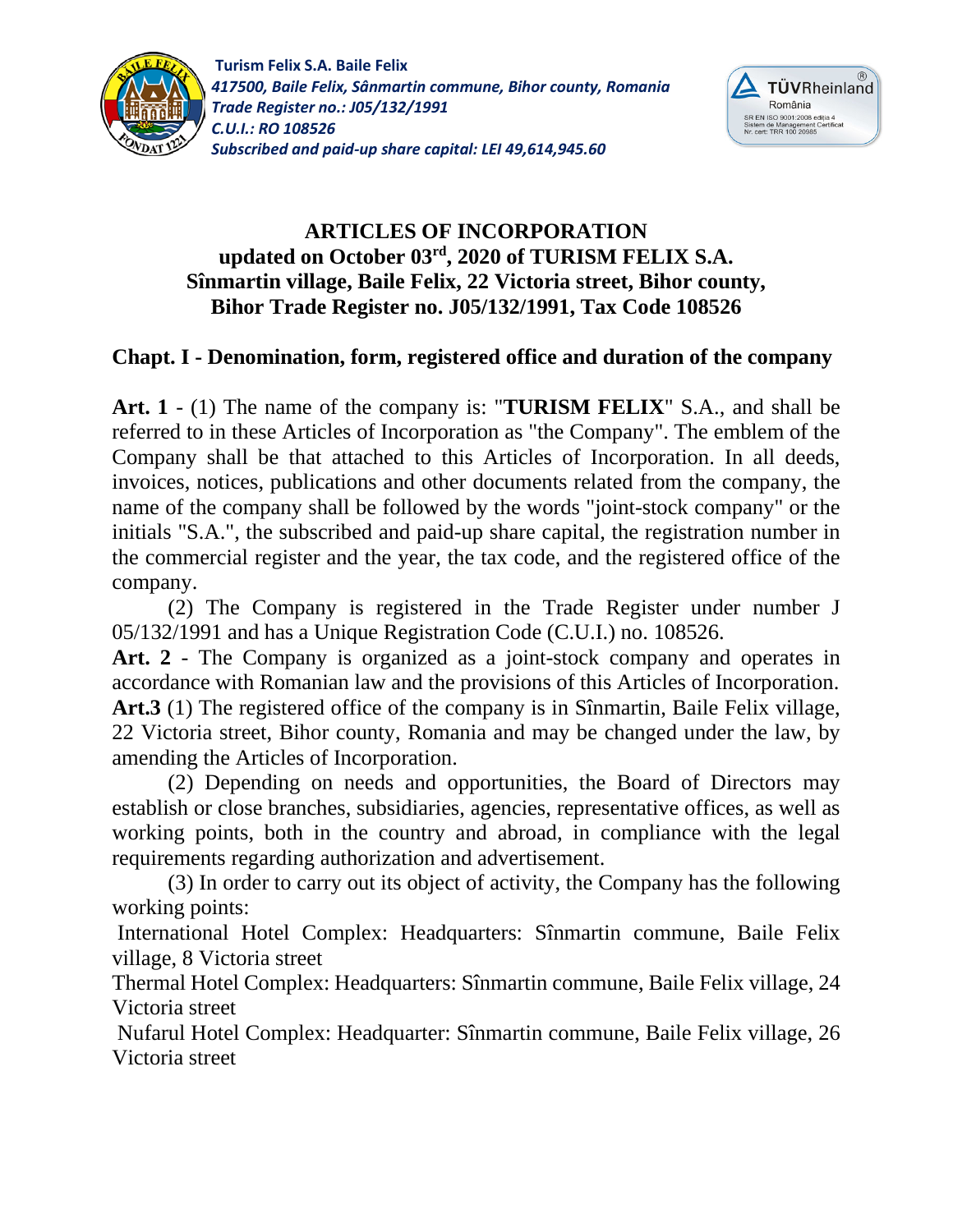Complex Hotelier Mures: Headquarters: Sînmartin commune, Baile Felix village, 28 Calea Beiusului.

Poienita Hotel Complex: Headquarters: Sînmartin commune, Baile Felix village, 26 Calea Beiusului

Unirea Hotel Complex: Headquarters: Sînmartin commune, Baile Felix village, 28/B Calea Beiusului

Somes Hotel Complex: Headquarters: Sînmartin commune, Baile Felix village, 28/A Calea Beiusului

Apollo Felix Pool: Headquarters: Sînmartin commune, Baile Felix village, 30 Victoria street

Felix Pension- Pavilion and Restaurant: Headquarters: Baile Felix, Sînmartin commune, Bihor county, Land Register no. 186- Sanmartin

Sînmartin Household Group: Headquarters: Sînmartin commune, Bihor county, Land Register no. 18659- Sînmartin

1 Mai Greenhouses: Headquarters: Sînmartin commune, Baile 1 Mai, Bihor county, Land Register no. 60- Sînmartin

Cihei Household Annex: Headquarters: Cihei village, Sînmartin commune, Bihor county, Land Register no. 61- Sînmartin

Household Thermal Mineral Water: Headquarters: Baile Felix, Sînmartin commune, Bihor county, Land Register no. 335- Sînmartin

Poiana Complex: Headquarters: Baile Felix, Sînmartin commune, Bihor county, Land Register no. 815- Sînmartin

Venus Pool- Baile 1 Mai: Headquarters: Haieu village, Sînmartin commune, Bihor county, NDF Land Register no. 1147-Sînmartin, cadastral survey number 1376.

**Art. 4** - The Company is established for an indefinite period.

## **Chapt. II - Purpose and object of activity of the company**

Art. 5 - The purpose of the company is to carry out business (commercial) activities specific to its object of activity and to obtain profit for the shareholders as an effect of the statutory activity.

**Art. 6** - (1) The main field of activity is:

# **5510 Hotels and similar accommodation facilities**

(2) The main activity of the company is:

## **5510 Hotels and similar accommodation facilities**

(3) The company declares as secondary objects of activity, according to the N.A.C.E. codification the following: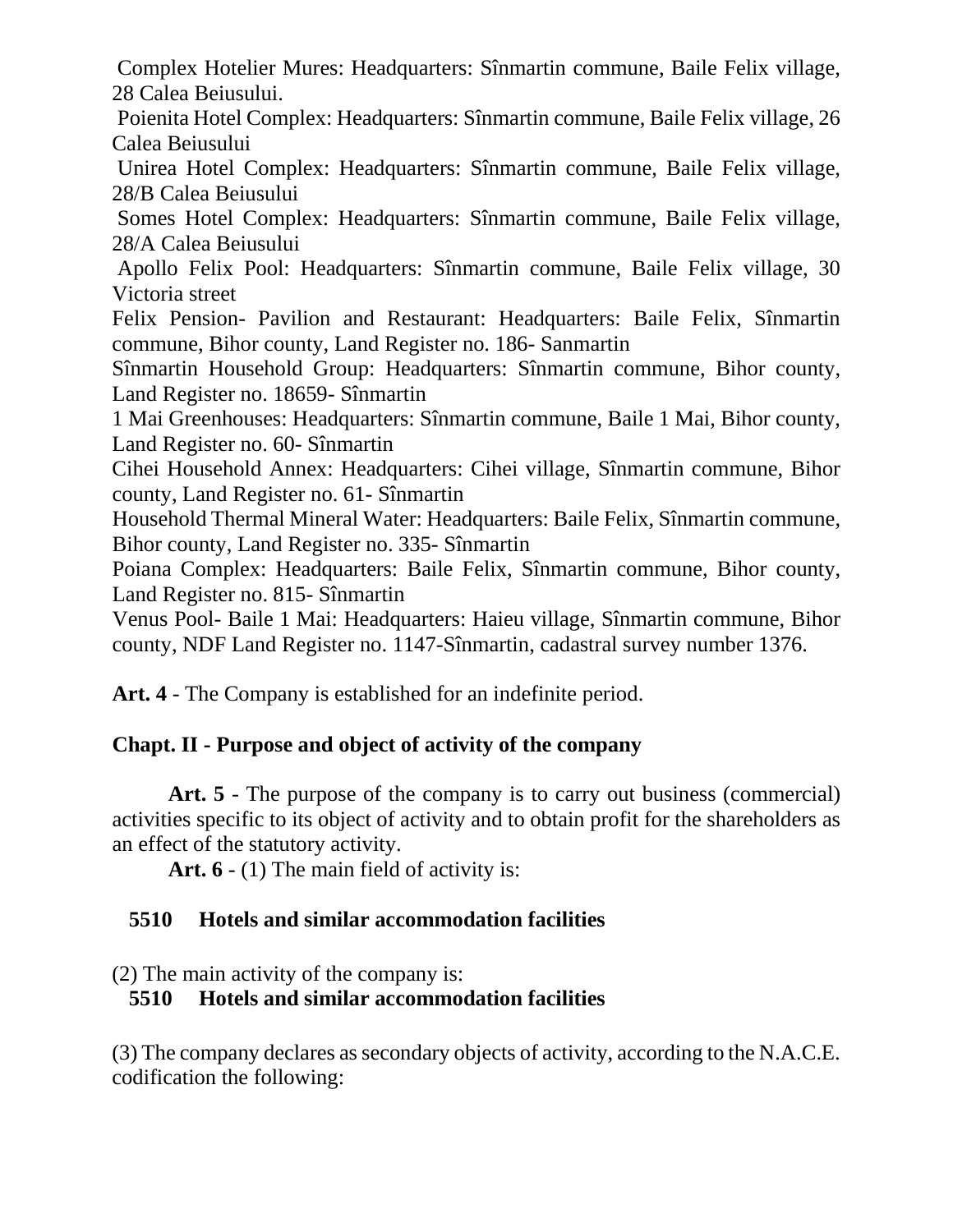- 0111 - Growing of cereals (excluding rice), leguminous plants and oilseed producing plants
- 0113 - Growing of vegetables and melons, roots and tubers
- 0119 - Growing other plants from non-permanent crops
- 0125 - Growing of fruit bushes, strawberries, nuts and other fruit trees
- 0128 - Growing of spices, aromatic, medicinal and pharmaceutical plants
- 0130 - Growing plants for propagation
- 0162 - Ancillary activities for animal husbandry
- 0164 - Seed preparation
- 0210 - Forestry
- 0230 - Collection of non-timber forest products from wild flora
- 0892 - Extraction of peat
- 0990 - Ancillary service activities for mineral extraction
- 1012 Processing and preserving poultry meat;
- 1013 Production of meat and poultry meat products;
- 1032 Manufacture of fruit and vegetable juice;
- 1039 Other processing and preserving of fruit and vegetables n.o.c.;
- 1052 Manufacture of ice cream;
- 1071 Manufacture of bread; manufacture of fresh pastry goods and cakes;
- 1072 - Manufacture of rusks and biscuits; manufacture of preserved pastry goods and cakes;
- 1085 - Manufacture of prepared food
- 1089 Manufacture of other food products n.o.c.;
- 1107 - Production of soft drinks, production of mineral waters and other bottled waters;
- 1920 - Manufacture of refined petroleum products;
- 3299 - Other manufacturing n.o.c.;
- 3530 - Steam and air conditioning supply;
- 3600 - Water collection, treatment and distribution
- 3811 - Collection of non-hazardous waste
- 3900 - Decontamination activities and services
- 4120 - Construction works of residential and non-residential buildings
- 4211 - Road and highway construction works
- 4212 - Construction works of surface and underground railways
- 4221 - Construction works of utility projects for fluids
- 4299 - Construction works of other engineering projects n.o.c.
- 4321 - Electrical installation work;
- 4322 - Hydro-, heating- and air-conditioning installation works
- 4329 - Other building installation works
- 4331 Plastering work;
- 4332 Joinery and carpentry works;
- 4333 Flooring and wall cladding works;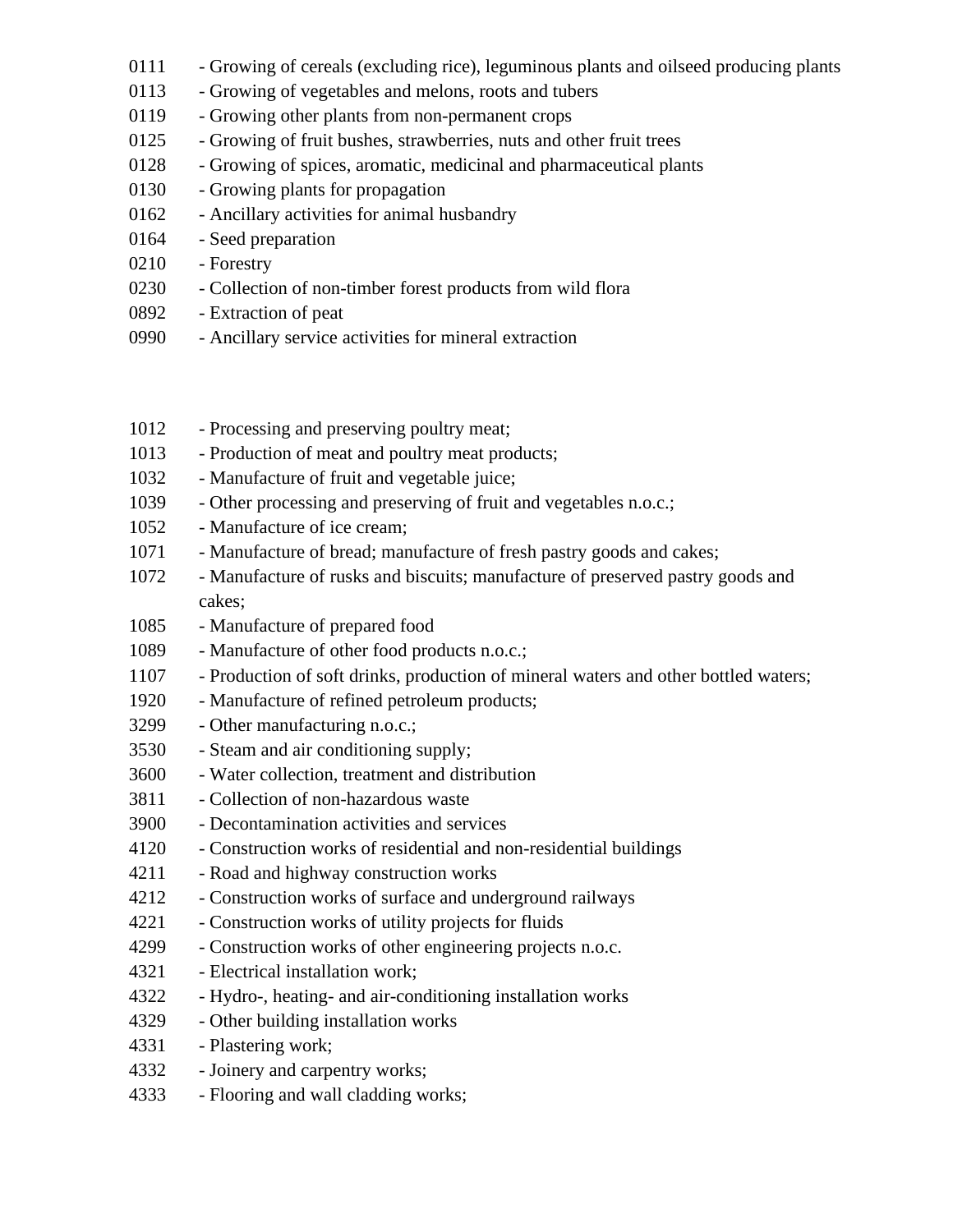| 4334 | - Painting, painting and glazing;                                                         |
|------|-------------------------------------------------------------------------------------------|
| 4339 | - Other finishing works;                                                                  |
| 4399 | - Other special construction works n.o.c.                                                 |
| 4520 | - Maintenance and repair of motor vehicles;                                               |
| 4721 | - Retail sale of fresh fruit and vegetables in specialised shops.                         |
| 4725 | - Retail sale of beverages in specialized stores;                                         |
| 4726 | - Retail sale of tobacco products in specialised shops;                                   |
| 4729 | - Retail sale of other food products in specialized stores.                               |
| 4741 | - Retail sale of computers, peripheral units and software in specialized stores           |
| 4742 | - Retail sale of telecommunications equipment in specialized stores                       |
| 4753 | - Retail sale of carpets, rugs, carpets and other floor coverings in specialized stores-- |
| 4759 | - Retail sale of furniture, lighting equipment and household articles n.o.c. in           |
|      | specialised stores                                                                        |
| 4761 | - Retail sale of books in specialized shops                                               |
| 4762 | - Retail sale of newspapers and stationery in specialized stores                          |
| 4764 | - Retail sale of sports equipment in specialized shops                                    |
| 4765 | - Retail sale of games and toys in specialized shops                                      |
| 4773 | - Retail sale of pharmaceutical products                                                  |
| 4775 | - Retail sale of cosmetics and perfumery products in specialized shops                    |
| 4776 | - Retail sale of flowers, plants and seeds; retail sale of pet animals and pet food in    |
|      | specialised stores                                                                        |
| 4777 | - Retail sale of watches and jewellery in specialised stores                              |
| 4778 | - Retail sale of other new goods in specialized stores                                    |
| 4779 | - Retail sale of second-hand goods sold through shops;                                    |
| 4931 | - Urban, suburban and metropolitan passenger transport;                                   |
| 4932 | - Taxi transport                                                                          |
| 4939 | - Other passenger land transport n.o.c.                                                   |
| 4941 | - Road freight transport;                                                                 |
| 4942 | - Moving services                                                                         |
| 5221 | - Ancillary service activities for land transport                                         |
| 5520 | - Accommodation facilities for holidays and short stays                                   |
| 5590 | - Other accommodation services                                                            |
| 5610 | - Restaurant                                                                              |
| 5630 | - Bars and other beverage serving activities                                              |
| 5811 | - Book publishing activities                                                              |
| 5812 | - Editing activities of guides, compendia, address lists and similar                      |
| 5821 | - Computer game editing activities                                                        |
| 5829 | - Editing activities of other software products                                           |
| 5911 | - Motion picture, video and television programme production activities                    |
| 5920 | - Audio recording activities and activities of music editing                              |
| 6010 | - Radio broadcasting activities                                                           |
| 6020 | - Television broadcasting activities                                                      |
|      |                                                                                           |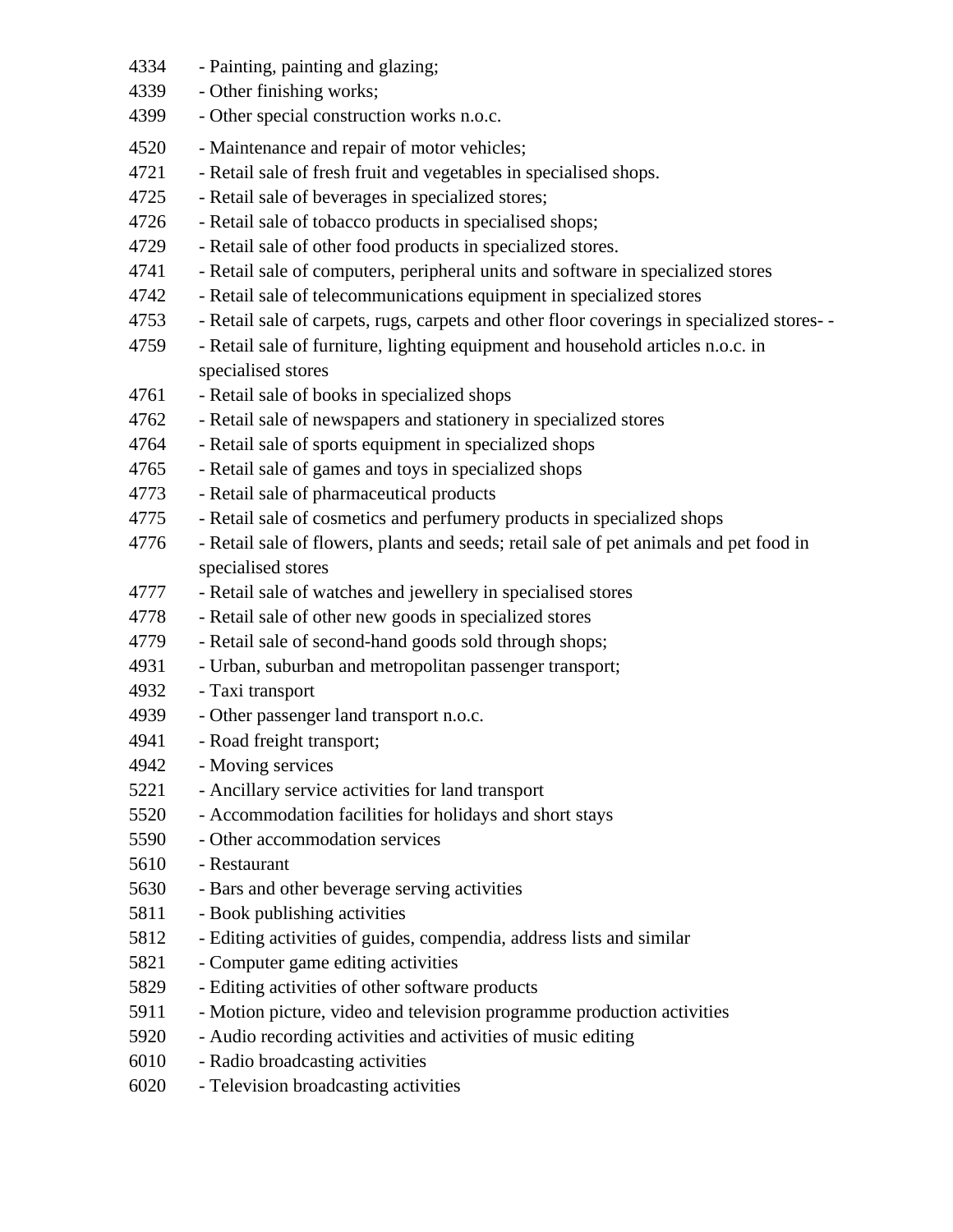| 6110 | - Wired telecommunications activities                                                 |
|------|---------------------------------------------------------------------------------------|
| 6120 | - Wireless telecommunications activities (excluding satellite)                        |
| 6130 | - Satellite telecommunications activities                                             |
| 6190 | - Other telecommunications activities                                                 |
| 6201 | - Custom software development activities (client-oriented software)                   |
| 6202 | - Information technology consultancy activities                                       |
| 6203 | - Management activities (management and operation) of computing resources             |
| 6209 | - Other information technology service activities                                     |
| 6311 | - Data processing, web administration and related activities                          |
| 6612 | - Financial intermediation activities                                                 |
|      | - Activities auxiliary to financial intermediation, except insurance and pension      |
| 6619 | funding activities                                                                    |
|      | - Renting and subletting own or rented real estate                                    |
| 6820 | - Activities of advertising agencies                                                  |
| 7311 | - Media representation services                                                       |
| 7312 | - Market research and public opinion polling activities                               |
| 7320 | - Photographic activities                                                             |
| 7420 | - Written and oral translation activities (interpreters)                              |
| 7430 | - Renting and leasing of office machinery and equipment (including computers)         |
| 7733 | - Activities of employment agencies                                                   |
| 7810 | - Activities of tourist agencies                                                      |
| 7911 | - Tour operator activities                                                            |
| 7912 | - Other reservation and tourist assistance services                                   |
| 7990 | - Security systems service activities                                                 |
| 8020 | - General building cleaning activities                                                |
| 8121 | - Specialized cleaning activities                                                     |
| 8122 | - Other cleaning activities                                                           |
| 8129 | - Combined secretarial activities                                                     |
| 8211 | - Photocopying, document preparation and other specialised secretarial activities     |
| 8219 | - Other business support service activities n.o.c.                                    |
| 8299 | - Sport and recreational education                                                    |
| 8551 | - General healthcare activities                                                       |
| 8621 | - Specialized healthcare activities                                                   |
| 8622 | - Other human health activities                                                       |
| 8690 | - Activities of health care centres                                                   |
| 8710 | - Activities of mental rehabilitation and detoxification centres, excluding hospitals |
| 8720 | - Activities of old people's homes and homes for people unable to care for themselves |
| 8730 | - Support activities for artistic performance (performances)                          |
| 9002 | - Operation of arts facilities                                                        |
| 9004 | - Activities of zoos, botanical gardens and nature reserves                           |
| 9104 | - Gambling and betting activities                                                     |
| 9200 | - Activities of sports clubs                                                          |
| 9312 | - Fitness facilities                                                                  |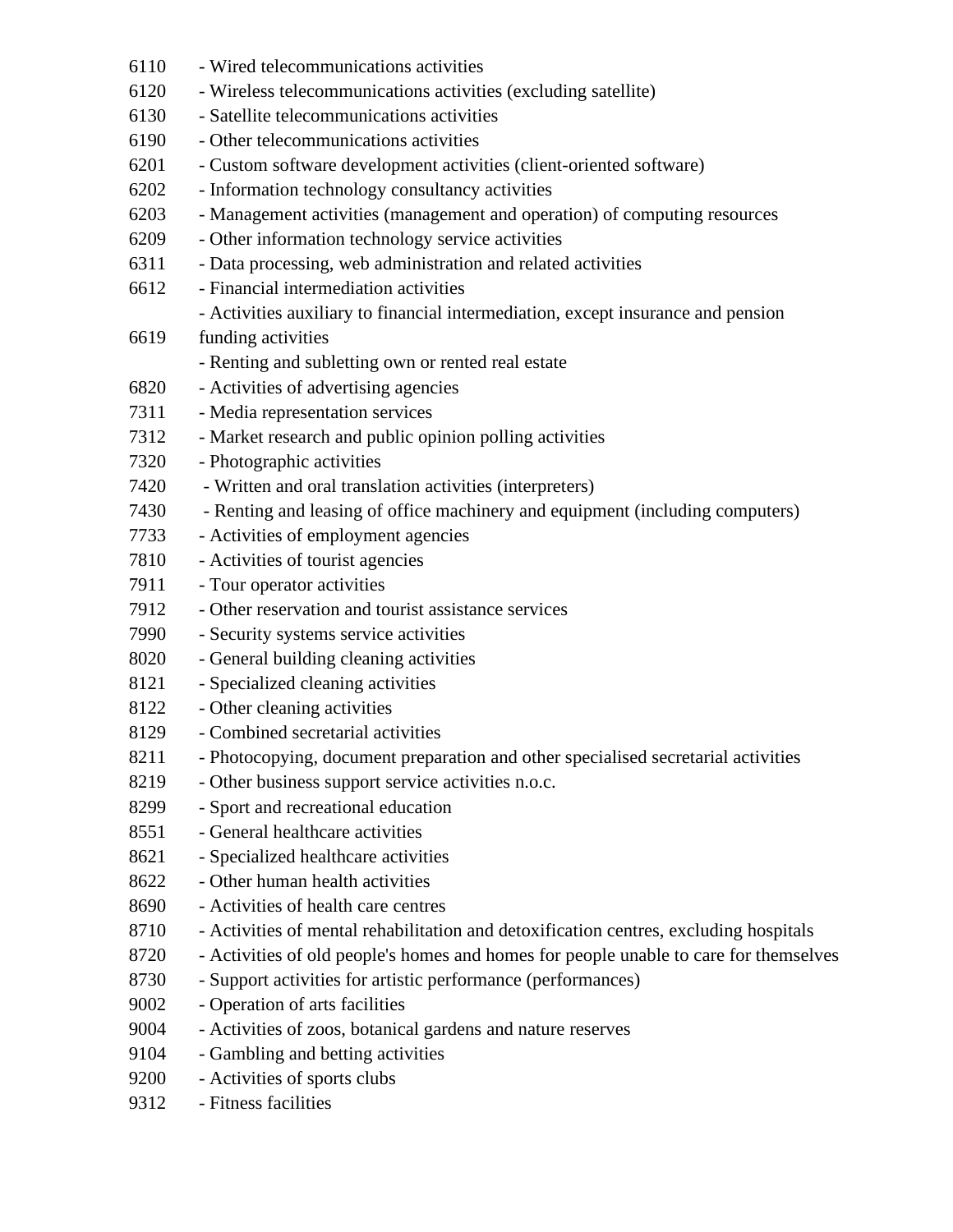| 9313 | - Other sports activities                                 |
|------|-----------------------------------------------------------|
| 9319 | - Other recreational and leisure activities n.e.c.        |
| 9329 | - Washing and (dry) cleaning of textiles and fur products |
| 9601 | - Hairdressing and other beauty activities                |
| 9602 | - Body maintenance activities                             |
| 9604 | - Other service activities n.o.c.                         |
| 9609 |                                                           |

- Exploitation of thermal springs, extraction and preparation of therapeutic mud.

- Import-export activities, related to the object of activity - barter and lohn operations.

- Redistribution of utilities (heat, electricity, water, sewerage, etc.)

(4) The object of activity may be changed, modified, supplemented, restricted, etc. by decision of the board of directors, except for the scope and main activity, which may be changed only by resolution of the extraordinary general meeting of shareholders.

## **Chapt. III - Share capital and shares of the company**

**Art. 7 -** (1) The subscribed and paid-up share capital is Lei 49,614,945.60, divided into 496,149,456 registered and dematerialized shares, each with a value of Lei 0.1. (2) The share capital consisted of Lei 41,746,593.10 in cash and Lei 7,868,352.50 in kind.

**Art. 8** - (1) The identification data of each shareholder, the contribution of each shareholder to the share capital, the number of shares owned and the shareholding of the shareholder in the total share capital shall be entered in the register of shareholders kept by the registrar company contractually appointed for this purpose.

(2) The share capital may be increased or reduced by resolution of the extraordinary general meeting of shareholders or by resolution of the board of directors under the conditions and in accordance with the procedure laid down by law.

Art. 9 - The shares of the company are registered, dematerialized (materialized, as the case may be), ordinary and indivisible. When a registered share becomes the property of more than one person, they must appoint a single representative to exercise the rights resulting from the holding of this share. Shares have equal value and grant holders equal rights and obligations.

**Art. 10** - (1) Each share subscribed and paid up gives the right to one vote in the general meeting of shareholders, the right to elect and to be elected to the management bodies, the right to participate in the distribution of profits, as well as any other rights recognised by law.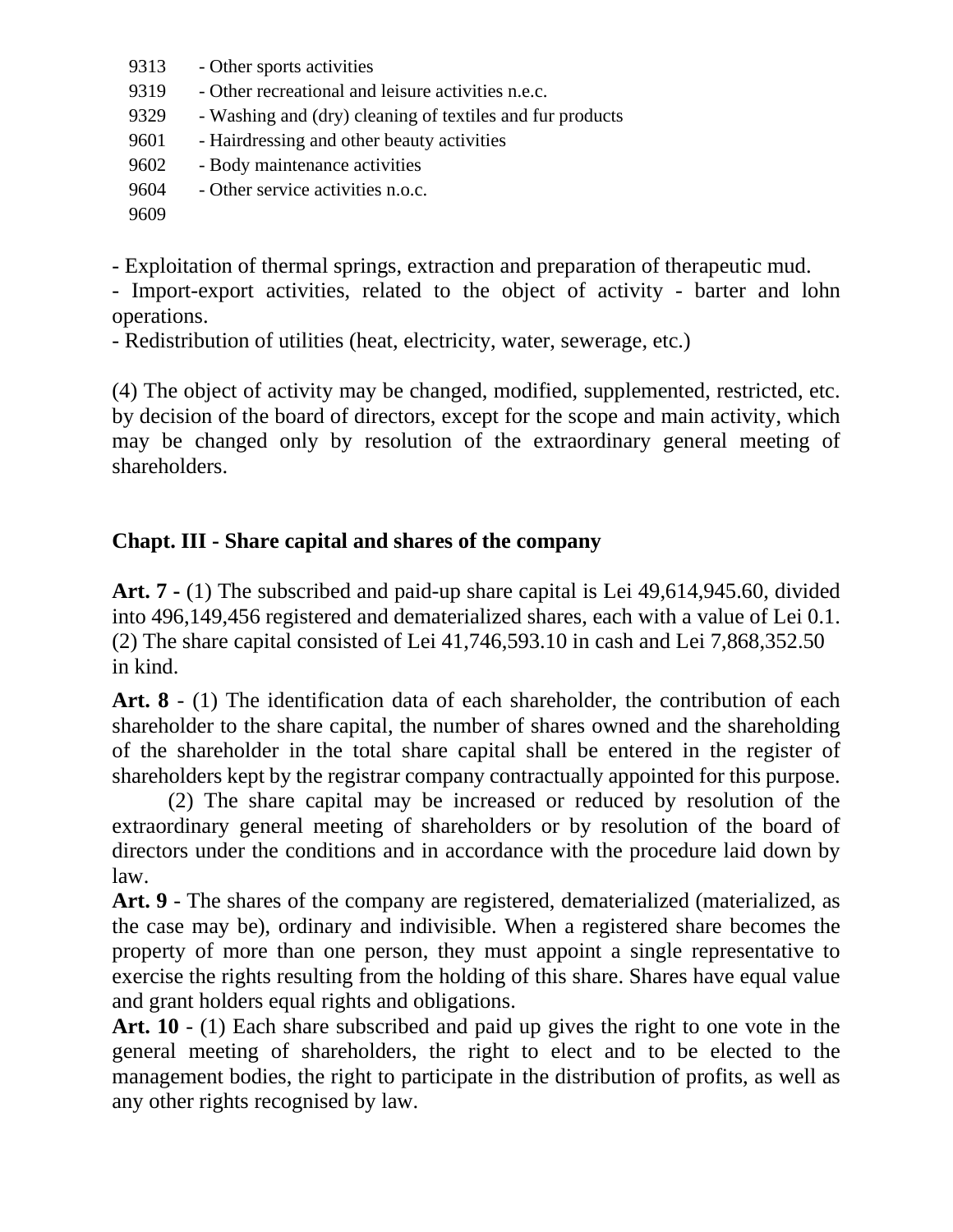(2) Ownership of shares implies full and unreserved adherence to this Articles of Incorporation.

(3) The obligations of the company shall be secured by the share capital, and in general by the entire assets of the company, and the shareholders shall be liable to the extent of the value of the shares they hold.

(4) The rights and obligations relating to the shares shall follow the shares as provided by law, except for rights and obligations arising in the assets of the holders prior to the transfer.

**Art. 11** - (1) Each shareholder is obliged to communicate directly to the registrar any change in the data that have been recorded in the records relating to the shares of the company, in accordance with the legal provisions, failure to communicate such changes shall render them unenforceable against the company, shareholders and third parties.

**Art. 12** - (1) The right of ownership exercised on shares issued by the company may be transferred in accordance with the regulations on the transfer of securities of companies admitted to trading on a regulated market.

(2) On the basis of a resolution of the General Assembly, the trading market may be changed, in compliance with the legal provisions.

(3) Ownership of the shares of the company (whose shares are not traded on a regulated market) may be transferred by *inter vivos* deeds under the conditions regulated by the Companies Act. By deeds *mortis causa*, the ownership of shares issued by the company shall be transferred under the conditions of the special legislation applicable to the succession of natural persons or the reorganisation of legal persons, as the case may be.

**Art. 13** - No shareholder, regardless of the share of capital held, shall have the right to put their own interests above the interests of the company, so that their votes in general meetings and any other actions they may take concerning the company shall be judged as legitimate or illegitimate and in the light of the fulfilment of such fundamental obligation.

**Art. 14** - It is contrary to the law and these Articles of Incorporation, including the priority interest of a company, to misuse the position of shareholders or the capacity of directors or employees of a company by unfair or fraudulent actions, the object or effect of which is to damage the rights on securities and other financial instruments held and to harm them. Shareholders are obliged to exercise the rights conferred by these securities in good faith, respecting the rights and legitimate interests of the other holders and the priority interest of the company, otherwise they are liable for damages.

# **Chapt. IV - General Meeting of Shareholders**

**Art. 15** - (1) The General Meeting of Shareholders is the supreme governing body of the company, which decides on the company's activity and establishes and ensures the economic and market policy. Meetings are ordinary and extraordinary.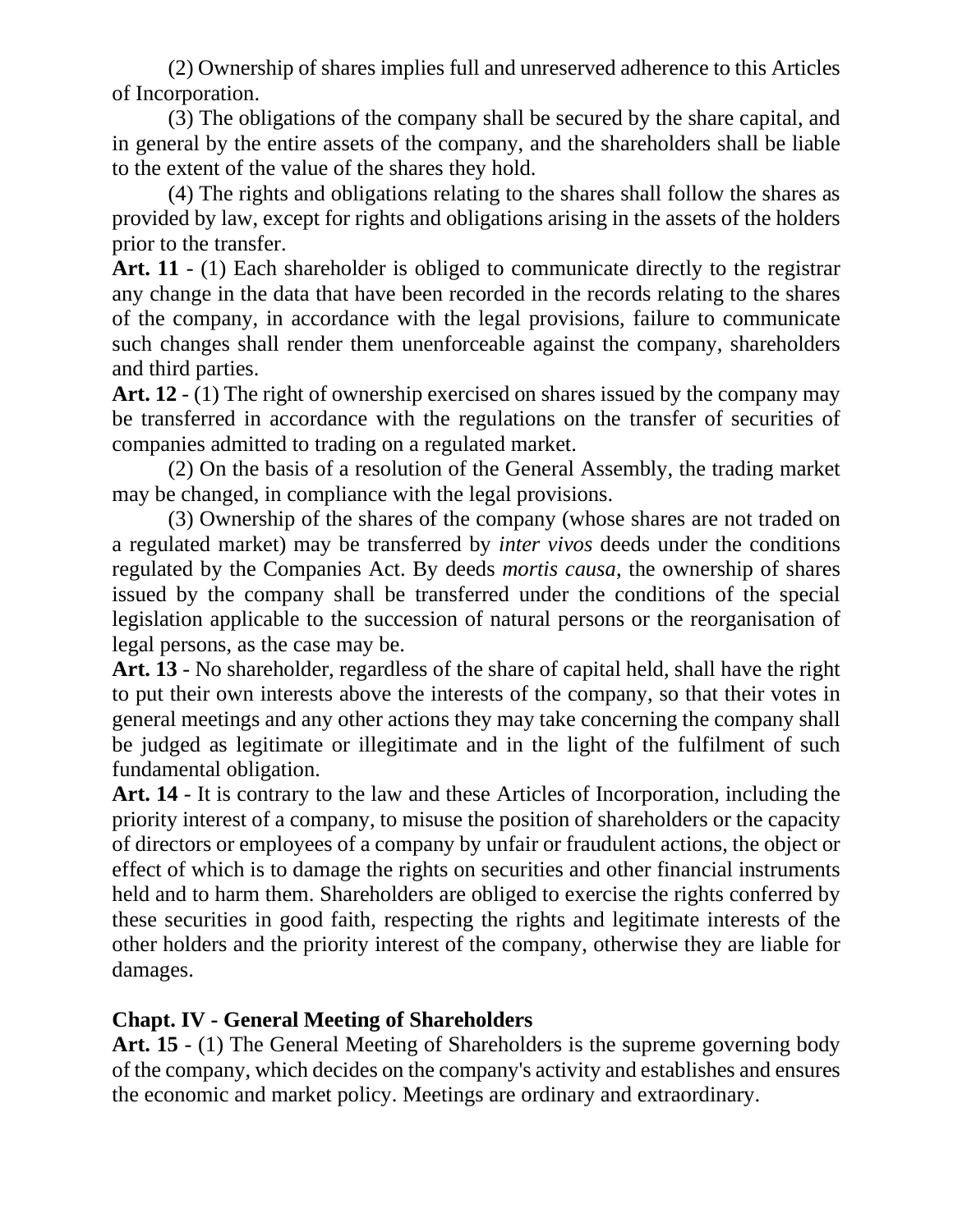(2) The powers exercised by ordinary and extraordinary general meetings shall be those laid down in the Companies Act. Whenever a resolution has to be passed on a matter which is not provided by law as falling within the competence of one of the two forms of general meeting and it does not appear from the analysis of the matter that it relates to the day-to-day management of the company, it shall be deemed to fall within the competence of the extraordinary general meeting.

(3) For the deliberations of the ordinary general meeting of shareholders to be valid, at the first convocation, the shareholders present or represented must hold at least half of the total number of voting rights, and resolutions shall be validly passed by a majority of the votes cast by the shareholders present or represented and entitled to vote.

(4) If the ordinary general meeting is unable to work because the conditions laid down in paragraph 1 are not met, the ordinary general meeting shall (3), the meeting to be convened at a second convocation may decide on the items on the agenda of the first meeting, irrespective of the quorum present, by a majority of the votes cast.

(5) In order for the deliberations of the extraordinary general meeting of shareholders to be valid, at the first convocation, the shareholders present or represented must hold at least half of the total number of voting rights, and at the second convocation, the presence of shareholders representing at least one third of the total number of voting rights is required for deliberations.

(6) Resolutions of extraordinary general meetings shall be passed by a majority of the votes cast by the shareholders present in person or represented by proxy, except where the law requires a higher quorum and majority.

**Art. 16** - The General Assembly, ordinary or extraordinary, shall be convened by the Board of Directors, whenever necessary and at the request of the shareholders entitled by law, if their request contains provisions falling within the powers of the meeting.

**Art. 17** - (1) The content of the convocation, the procedure for its publication, the manner of presentation of the materials to be discussed during the meeting, the rights and obligations of the shareholders for participation in the general meeting are regulated by law.

(2) General assemblies of shareholders may be held, at the proposal of the board of directors, as stated in the notice of the meeting, at an address other than the registered office.

## **Chapt. V - Board of Directors**

Art.18(1) The Company is managed, in a unitary system, by a Board of Directors, a collegial management body consisting of 5 members, temporary and revocable, natural persons and/or legal entities. The term of office of each director shall be determined by resolution of the ordinary general meeting of shareholders electing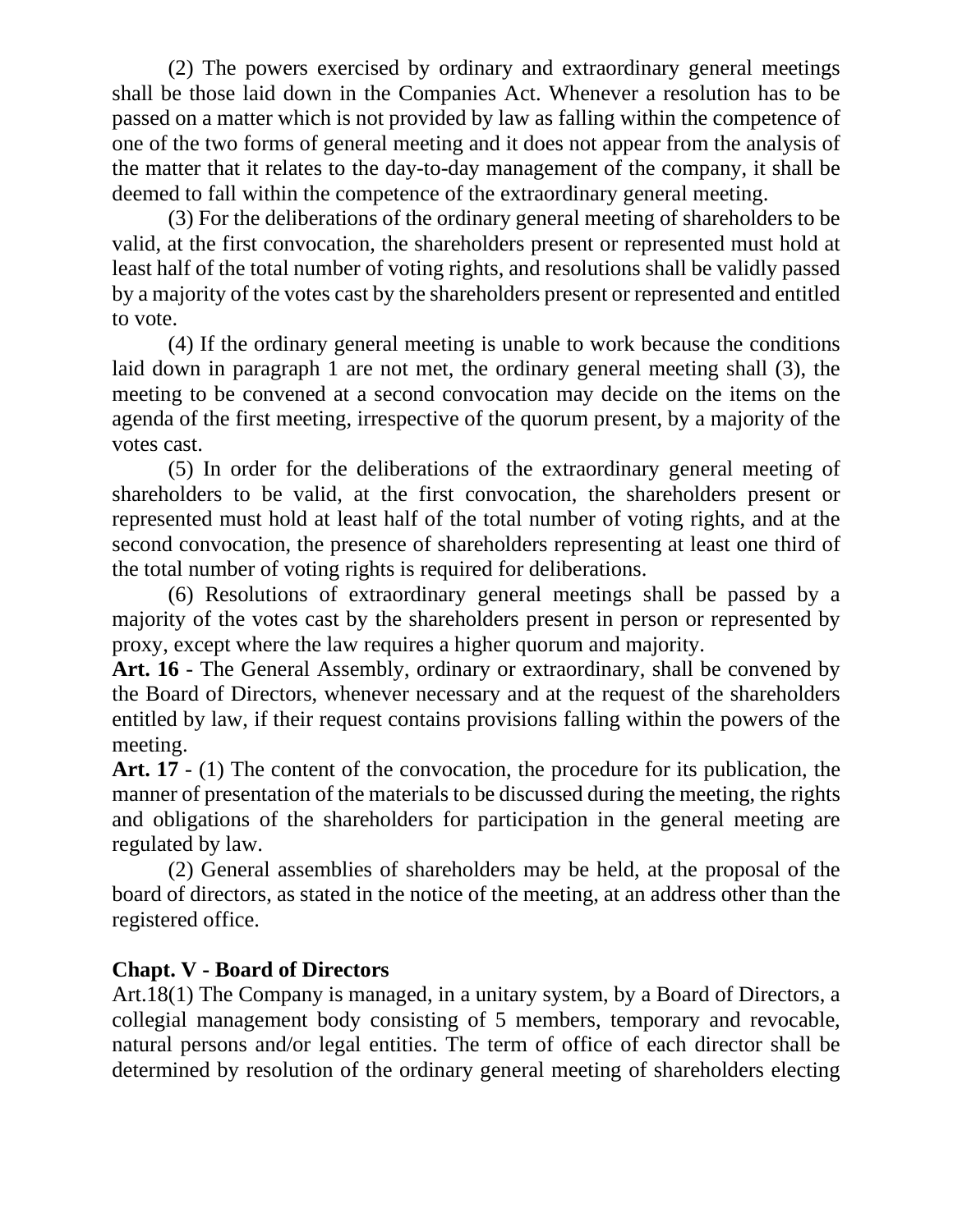the directors, and may not exceed 4 years. The members of the Board of Directors elect a Chairman and a Vice-Chairman from among their number.

(2) The Board of Directors, through its Chairman, legally represents the company in its relations with third parties and carries out its activities in accordance with the provisions of this Constitution and the legislation in force.

(3) The Board of Directors shall have full powers in taking any management and administrative decisions -according to the rule of business judgment- adopted in order to achieve the object of activity of the company, except those which the law expressly gives to the general meeting of shareholders.

**Art.19** -(1) The rights and obligations of the administrators and of the company regarding the management activity shall be established under the conditions and within the limits of the law by means of a management contract whose content shall be approved by the G.A.O.S.

 (2) The monthly remuneration of the members of the Board of Directors shall be determined by resolution of the ordinary general meeting of shareholders for each financial year. The additional remuneration of the members of the Board of Directors who are members of advisory committees of the Board of Directors shall be set at the level of 10% of the monthly remuneration of the member concerned, irrespective of the number of committees of which he/she is a member.

 (3) Each member of the Board of Directors must expressly accept the exercise of the mandate entrusted to him and take out professional liability insurance, within the limit set by the General Meeting of Shareholders.

**Art. 20** (1) The Administrative Board shall meet at least once every three months, convened by the President or the Vice-President. The Administrative Board may also be convened at the reasoned request of at least two of its members or of the Executive General Manager, whenever such a meeting is necessary, and the agenda shall be proposed by the authors of the request.

 (2) Notice of the meeting of the Board of Directors shall be sent to the directors at least 5 days before the proposed date of the meeting. The notice of the meeting of the Board of Directors shall be sent to each member in writing, by fax or e-mail, to the fax or e-mail addresses of the members of the Board of Directors.

(3) Directors shall exercise their mandate personally, loyally and in the interest of the company. By exception, a director may represent at board meetings only one absent director, on the basis of a special proxy valid only for a specific board meeting.

(4) Meetings of the Board of Directors shall be held at the registered office of the Company or at any other place specified in the notice convening the meeting and shall be chaired and conducted by the Chairman or, in the event of his physical or legal incapacity, by another director designated by the Chairman or elected at the meeting for this purpose.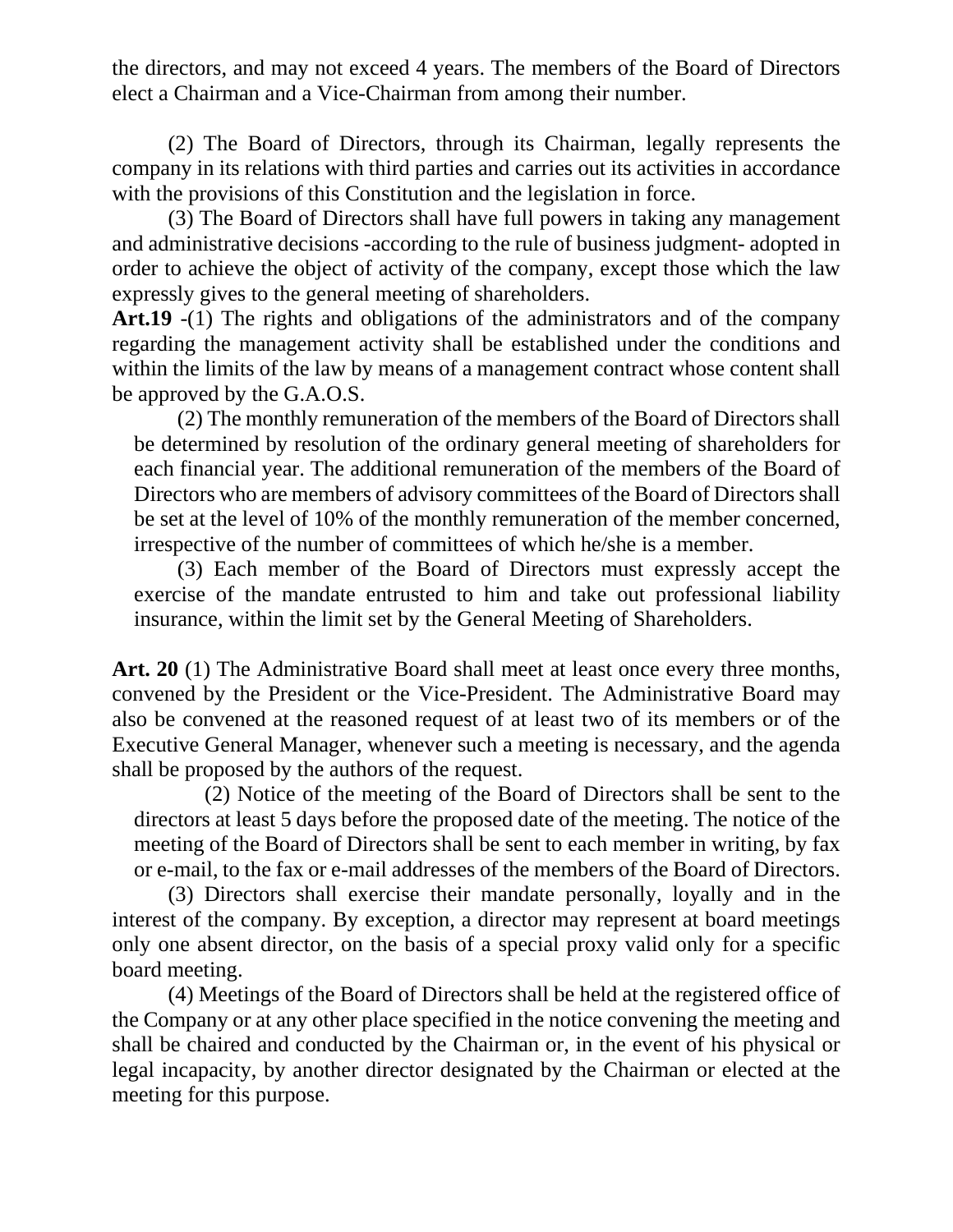(5) Decisions of the Board of Directors shall be valid if they are taken in the presence of a simple majority of the directors in office by a majority vote of the members present or represented. In the event of a tie, the vote of the Chairman shall be decisive.

(6) Participation in meetings of the Board of Directors may also be by means of remote communication by teleconference, unless two thirds of the directors object. No decisions relating to the annual financial statements or the authorised capital may be taken at such a meeting.

(7) In exceptional cases, justified by the urgency of the situation and by the interests of the company, decisions of the Administrative Board may be taken by unanimous written vote of the members without the need for a meeting of that body.

(8) The Board of Directors may set up advisory committees, consisting of at least two directors, to conduct investigations and make recommendations to the Board. The establishment of an audit committee is mandatory.

(9) The Board of Directors may conclude legal acts in the name and on behalf of the company for the acquisition, disposal, exchange or pledging of assets whose value does not exceed, individually or cumulatively, during a financial year 20% of the total fixed assets, less claims.

(10) Directors shall be entitled to be paid by the company all expenses incurred for travel and participation in any meetings of the board of directors, as well as for any activity related to management and administration of the company. The amount of the amounts to be settled shall be laid down in the management contract. **Art. 21** - (1) The members of the Board of Directors may be dismissed at any time by the General Meeting of Shareholders for good cause. The following shall constitute just grounds for dismissal;

- i. Any action or inaction by which they culpably (culpably or intentionally) violate any of the obligations assumed and/or incumbent upon them in this capacity by law, the resolutions of general meetings and the articles of association;
- ii. Failure to meet the objectives set by the General Assembly of Shareholders, in particular the provisions of the income and expenditure budget;
- iii. The resolution of the General Assembly of Shareholders to reorganize/restructure the statutory governing bodies of the company by changing the number of members of the Board of Directors or the form of management;
- iv. Change in the shareholding structure in the sense of reducing the shareholding of one of the shareholders (by partial or total sale of the shareholding, share capital increases, mergers, divisions, etc.).
- v. Removal of incumbent directors who have not been reconfirmed by cumulative vote on the new board of directors.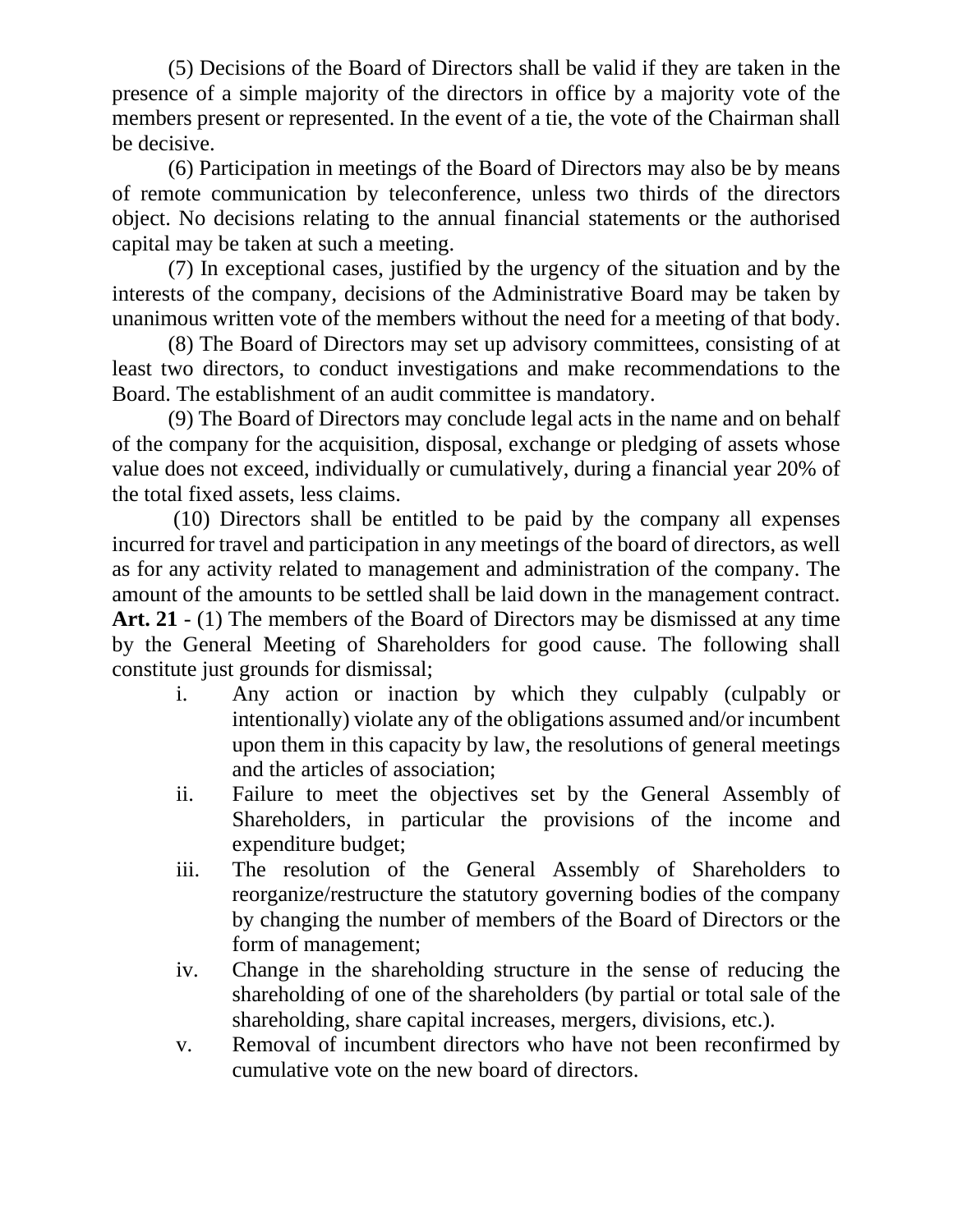(2) In the event of a vacancy in the office of one or more directors, the other directors, acting by an absolute majority, shall appoint a provisional director until the general meeting is convened.

(3) If the vacancy referred to in paragraph 1 is filled (1) causes the number of directors to fall below the legal minimum, the remaining directors shall immediately convene a General Assembly of Shareholders, in order to complete the number of Board Members.

#### **Chapt. VI - Directors of the company**

**Art. 22** -(1)The Board of Directors delegates part of the management of the company to one or more directors, appointed from among the directors or from outside the Board of Directors, appointing one of them as General Manager. The relationship between the director(s) and the company shall be governed by the commercial mandate contract, signed on behalf of the company by a director appointed for this purpose by the board of directors.

(2) The contract of office of the Managing Director(s) may be concluded for a period of up to 4 years, as decided by the Management Board, and may be renewed for further periods of up to 4 years. The Managing Director shall be responsible for taking all measures relating to the day-to-day management of the company, within the limits of the scope of their activity and in compliance with the exclusive powers reserved by law or the articles of association to the Board of Directors and the General Meeting.

(3) The limits of the monthly remuneration of the director(s) shall be set between 7 and 15 gross average salaries earned per company in the previous financial year.

(4) The powers, rights (including remuneration) and responsibilities of the director(s) shall be set out in the mandate contract concluded with the company in accordance with paragraph. (1).

(5) Each director must take out professional indemnity insurance. The insurance premiums shall be borne by the company.

#### **Chapt. VII - Control of the company**

Art. 23 - (1) The Company shall organize its internal audit activity, in accordance with the legal provisions in force, contracting for this purpose the services of an auditor, natural or legal person, as it deems appropriate.

 (2) The internal auditor shall be required to attend meetings of the board of directors and to report to the board of directors any irregularities in the administration and any breaches of legal provisions and of the provisions of the articles of association which he finds, and to report to the general meeting in more important cases. This body is also obliged to carry out unannounced and thematic checks on any of the company's activities and departments, informing the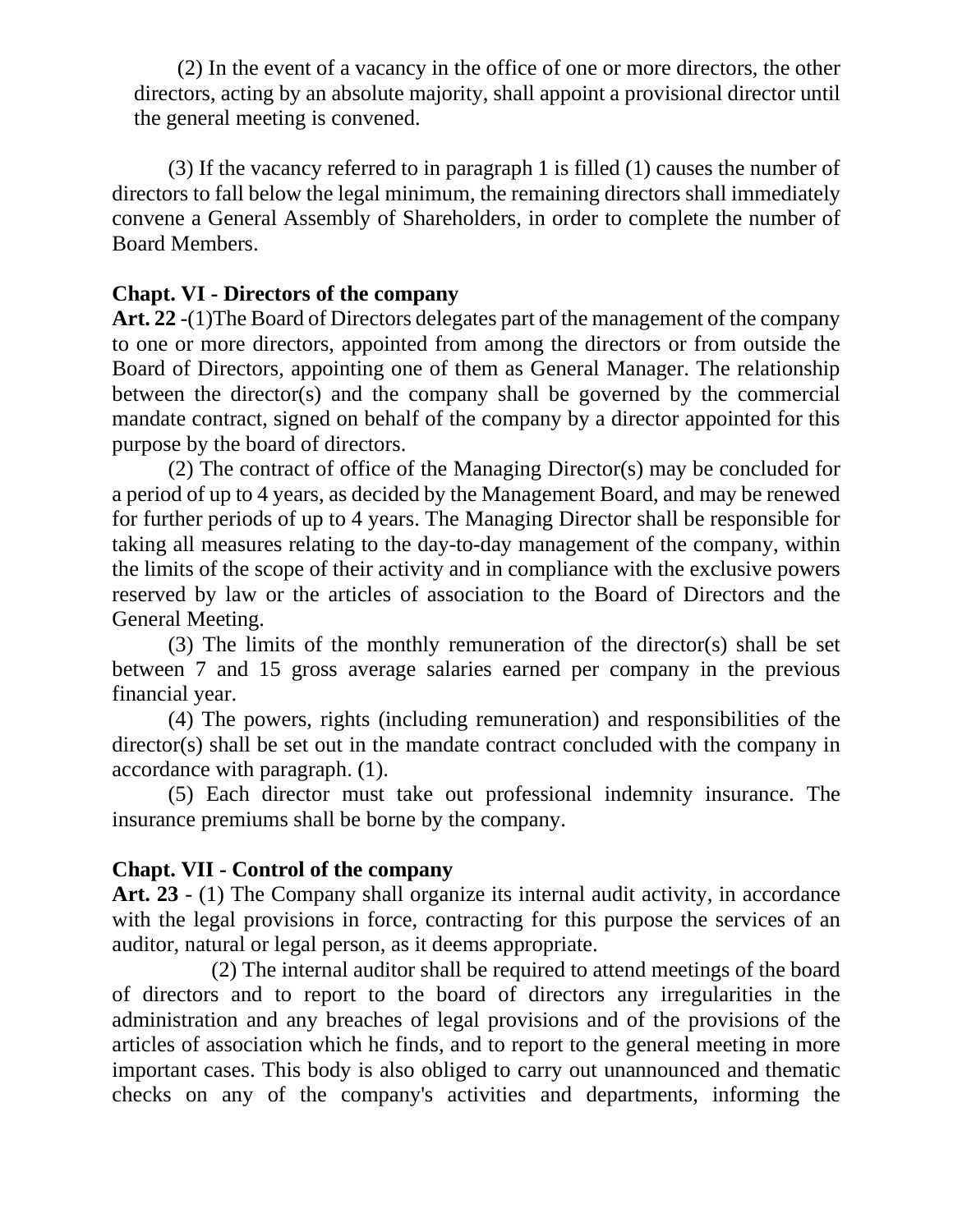administrators of the findings and proposing the necessary measures to eliminate the shortcomings and optimise specific activities.

**Art. 24** - (1) The financial statements are subject to audit.

 (2) The operations provided for in the previous paragraph shall be carried out by a statutory auditor, natural or legal person, member of the Chamber of Financial Auditors of Romania, appointed by the ordinary general meeting of shareholders, auditor with whom a service contract shall be concluded, the remuneration and duration of the contract being established by the A.G.A. His activity is carried out in accordance with the legal provisions in force and the specific professional rules.

## **Chapt. VIII - Activity of the company**

**Art. 25** - (1) The company, through the administrators and directors, is obliged to keep up to date all the categories of registers as well as the other records prescribed by law.

 (2) The financial year shall begin on 1 January and end on 31 December of each year. The first financial year shall begin on the date of incorporation of the company.

**Art. 26** - The directors are obliged to submit a copy of the annual financial statements, together with their report and the statutory auditor's report, as well as the minutes of the general meeting, to the Trade Register Office, the Ministry of Public Finance and other institutions, within 15 days from the date of the general meeting, in accordance with the legal provisions.

**Art. 27** - The conclusion of the individual employment contract and the payroll shall be made in accordance with the legislation in force and in accordance with the collective employment contract. The payment of salaries, taxes and insurance contributions shall be made in accordance with the law.

**Art. 28** - The rights and obligations of the staff of the company are laid down in the individual employment contract, in the company's organisational and operational regulations and in the collective employment contract, approved by the Board of Directors.

# **Chapt. IX - Merger, division, dissolution, liquidation, litigation**

**Art. 29** - Reorganization of the company by merger or division or by transformation into another form of company shall be approved by the extraordinary general meeting of shareholders under the conditions and in compliance with the legal provisions in force at the date of approval of the operation.

**Article 30** - The dissolution and liquidation of the company shall be carried out in the cases and according to the procedure provided for by law.

Art. 31 - (1) Any disputes arising between shareholders in connection with the conclusion, interpretation or execution of this Articles of incorporation shall be